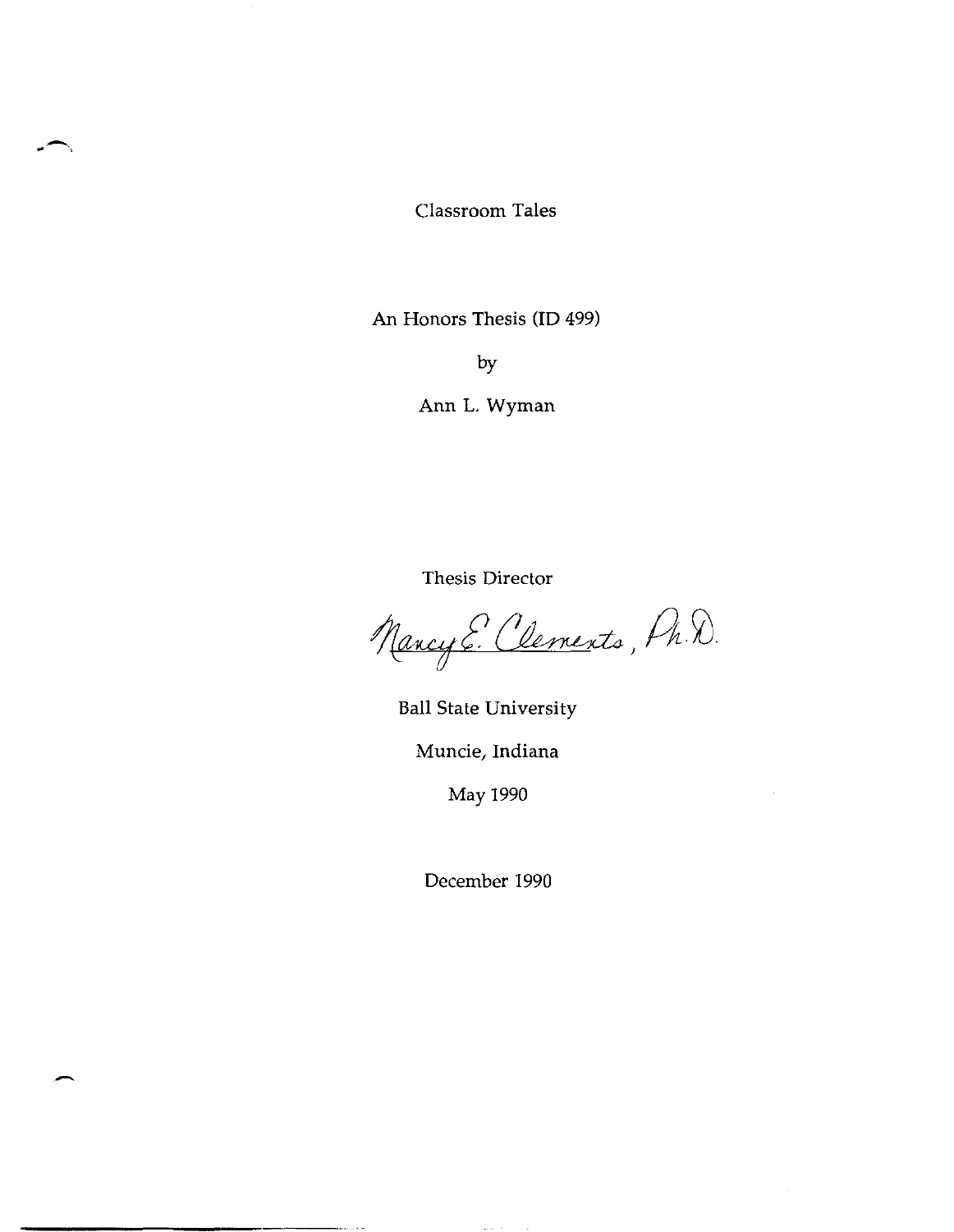## PROJECT DESCRIPTION

The main focus of this project was storytelling as a classroom tool for teaching language arts in the elementary grades. I wanted to learn to tell several stories and then develop plans which could be used in future teaching experiences. The activities in these plans are built around the theme of each story, integrating language arts instruction. To begin, I gathered resources which have been compiled into a bibliography( see Appendix A). The resources listed provide a good starting point for the beginning storyteller. Next, I selected several stories and learned to tell them. **In** the process of doing this I researched storytelling techniques and developed a list of "Important Points to Remember..." (see Appendix A). Also, in selecting four stories to tell I found at least 40 other stories I'd like to learn. Therefore, I started a card file of these stories which I will continue to add to and draw from in the future.

As I was learning these stories, I also began building activities around each of the stories to be used in future teaching experiences. I developed a box of storytelling props which will be used to tell several stories presently and others in the future.

Two final aspects of this project involved sharing what I discovered with two distinctly different groups of people. On April 20th I gave a "How to Get Started in Storytelling" workshop to Dr. Nancy Clements' EDRDG 430 class. **In** this workshop I used the "Important Points to Remember. .. " handout and the "Bibliography of Resources" as a basis for the workshop. I also shared what I have learned about the value of storytelling as a teaching tool. On April 24th, I gave two 30 minute storytelling presentations at Mitchell Elementary School in Muncie. The first presentation was to a group of 45 second graders. The second presentation was to a group of 45 fourth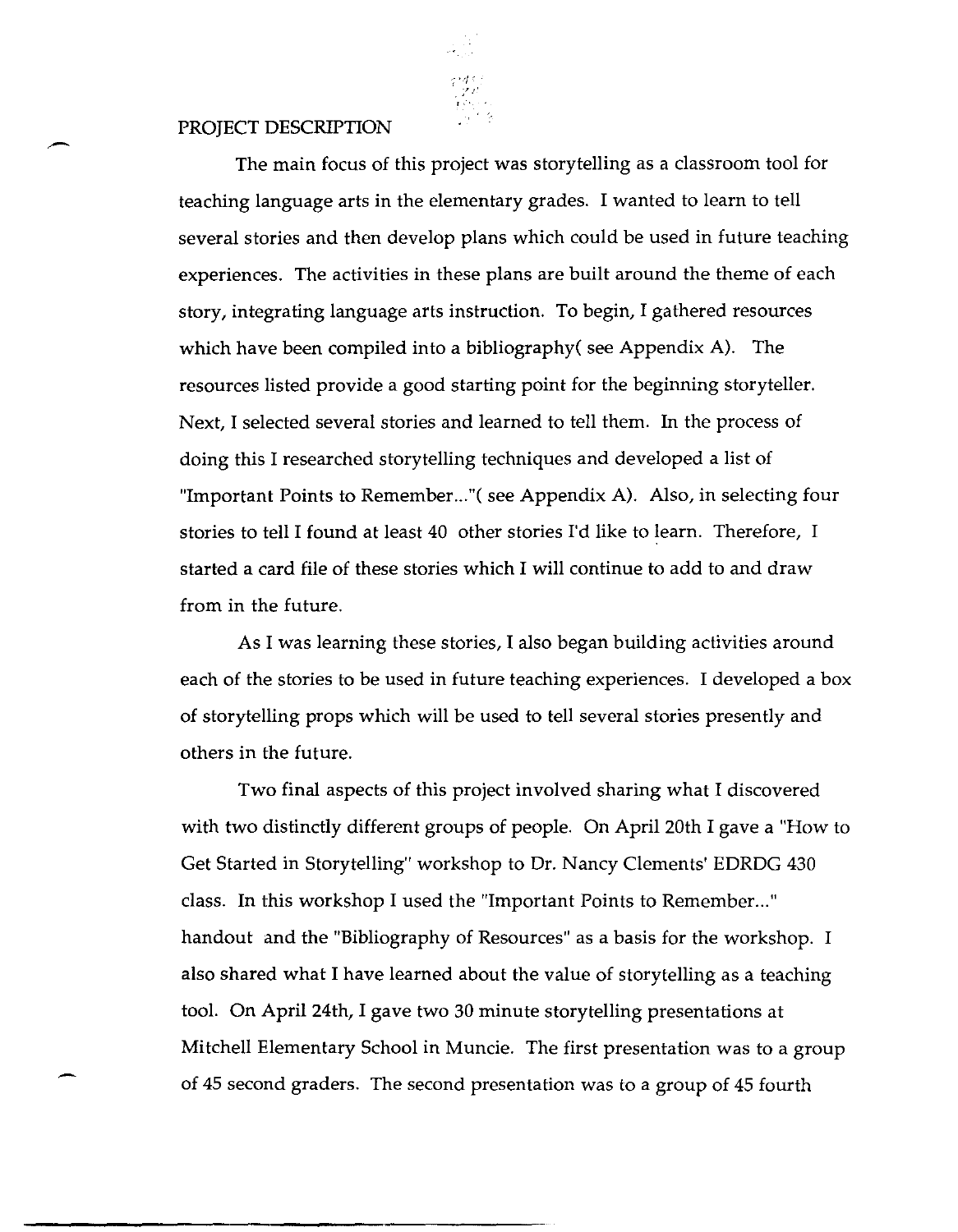graders. Both groups were great audiences and seemed to enjoy the presentations.

Through these experiences I accomplished my goal for the project which was to learn enough about storytelling so that I can use it as a teaching tool as well as continue to explore it creatively outside the classroom.

#### RATIONALE

-

I chose storytelling as the topic for my creative project because I love literature. I simply wanted to explore another way to connect people with ideas -- to motivate children to find meaning through literature. It was not my goal to become a professional storyteller. Rather, I needed the opportunity to explore the creative process of storytelling and its role in the classroom. Storytelling is an excellent springboard for teaching language arts and for the writing process approach to teaching writing. Children need to learn to communicate effectively today more than ever before. Through storytelling, children learn listening, speaking, reading and writing in a meaningful way. Oral language skills are improved as children are exposed to the unique patterns of language used by storytellers. When listening, children must visualize and interpret stories from the words alone. They must think independently, creatively using their imaginations. Storytelling is one way in which a child can learn to preserve and appreciate his native culture and heritage as well as learn to respect other cultures. More importantly, storytelling is a sharing experience --a personal exchange and cooperative effort of teller and listener in the search for meaning.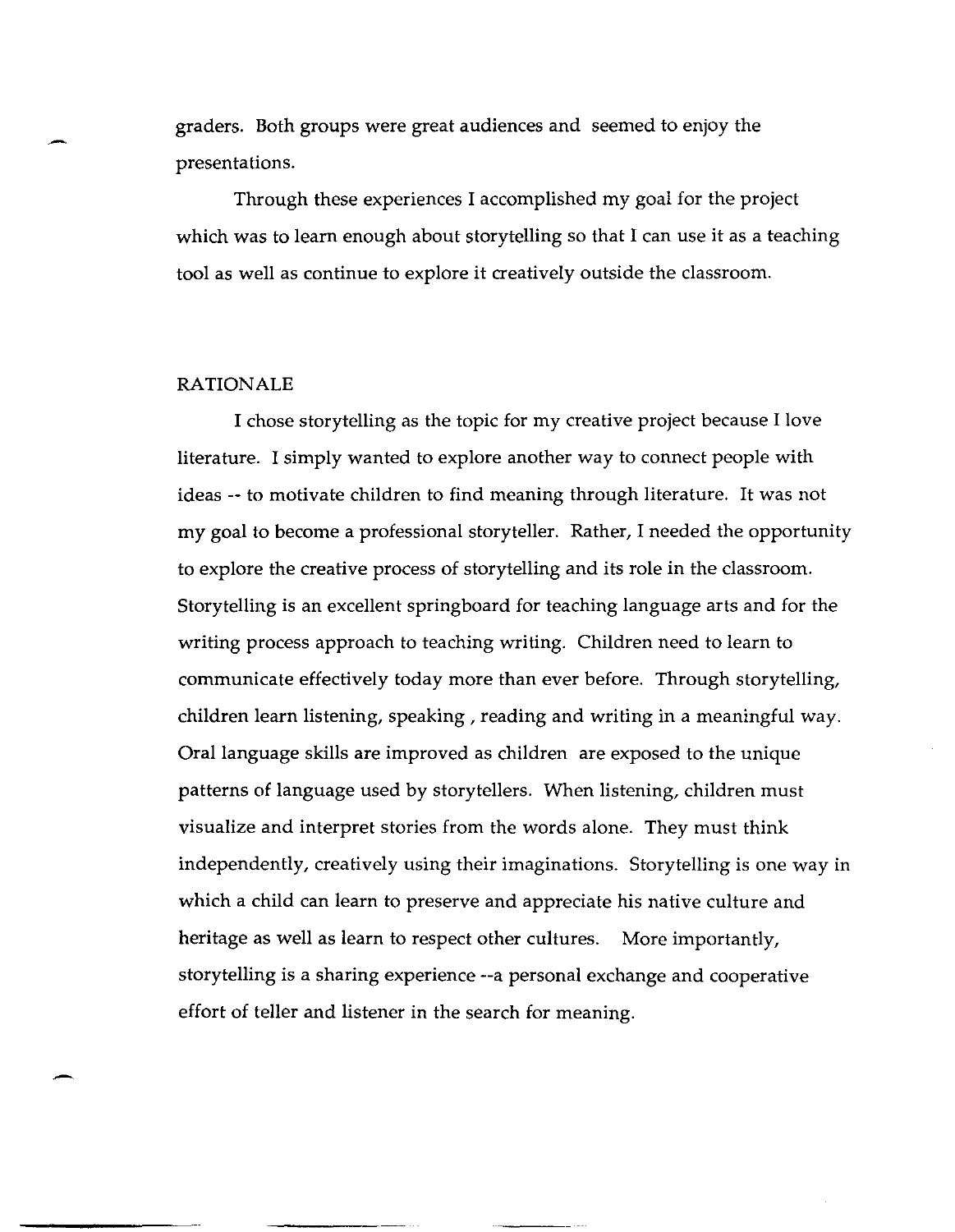## REACTION TO THE EXPERIENCE

When you tell a story, you give a gift of yourself. It is a very personal, creative experience. It is a two way communication between listener and teller in which both parties must be involved in order for meaning to be developed. In a curriculum that is packed so tightly with shoulds, oughts and musts there is little room left for choice or creativity. Even the electives for elementary education majors are "directed". I have no doubt that I will be well prepared to teach elementary school upon graduation. I would like to see more flexibility in the curriculum. I am certainly thrilled to have participated in the Honors Program and to have had the chance to spend a semester exploring a topic that I selected simply because I wanted to explore it. This project has caused me to think about many things both related to teaching and not.

It was a pleasant surprise to find so many good resources for storytelling. In addition to at least 20 good books, I discovered the National Association for the Preservation and Perpetration of Storytelling. NAPPS is a "... not-for-profit organization dedicated to encouraging a greater appreciation, understanding and practice of storytelling." This group publishes and distributes a variety of resources, sponsors workshops, and hosts the annual National Storytelling Festival in Jonesboro, Tennessee. I wrote for free information and ended up joining the association because the resources are so good.

Another pleasant surprise was the "Tell Me A Story" Celebration Storytelling Competition which is a contest co-sponsored by IBM and Good Housekeeping Magazine. This competition encourages schools to have their own storytelling festivals. Students entering the competition must create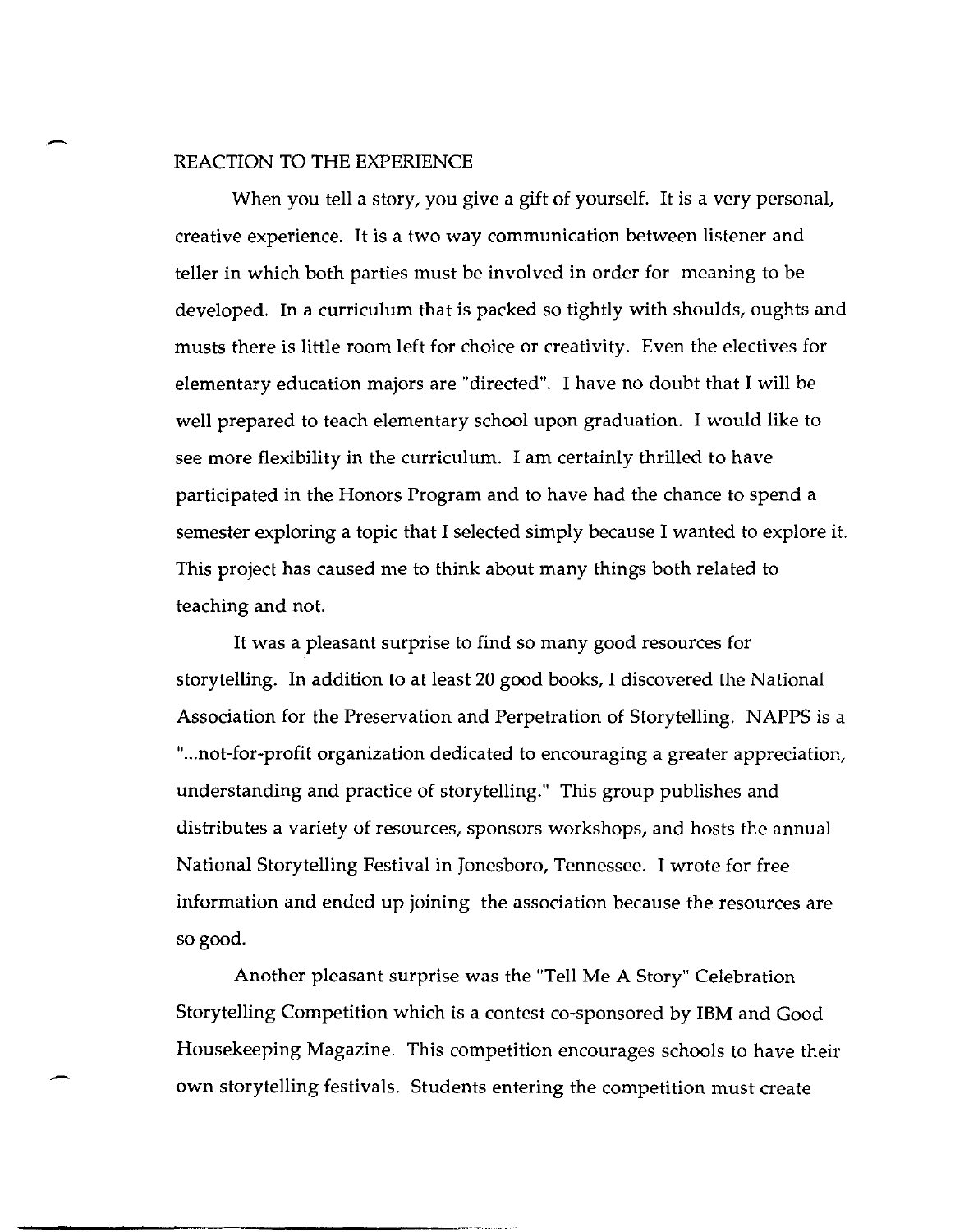their own story based on personal experience and/ or family history. The winning students (from each age group) and their teachers are invited to attend the National Storytelling Festival to share their stories in the fall. The materials I received include a curriculum guide, a recording of four stories told by professional storytellers and a program guide for planning a storytelling festival for the school---all absolutely free of charge! This would be a fantastic way to build self esteem and positive home school relations. The curriculum guide supports both the whole language approach and the writing process approach. I plan to use these materials during student teaching if at all possible. I probably would not enter the competition until I have my own group of children to work with. Nonetheless, this type of unit would really be exciting to try.

As for the two presentations that I made, I am pleased with the outcome of both of them. I was somewhat apprehensive about both presentations but thoroughly enjoyed both of them once they started. Before I made the presentation to the EDRDG 430 class, I was asked to present a workshop at the 17th Annual Early Childhood Education Conference next spring. Now, I think storytelling will be my topic. --To think that I have a year to prepare! What a luxury!

Telling the stories to the children at Mitchell was a great experience. It was interesting to tell the stories to two groups at different ages one right after the other. The second graders seemed much more interested in the shorter stories and in the stories with props. In the future I would like to try telling stories to a smaller group of children at this age and younger. Gathering them around on a rug in a storytelling corner would be ideal. The fourth graders were much more responsive to the longer, more adventurous stories and weren't bothered by being in a larger group. I think they would have loved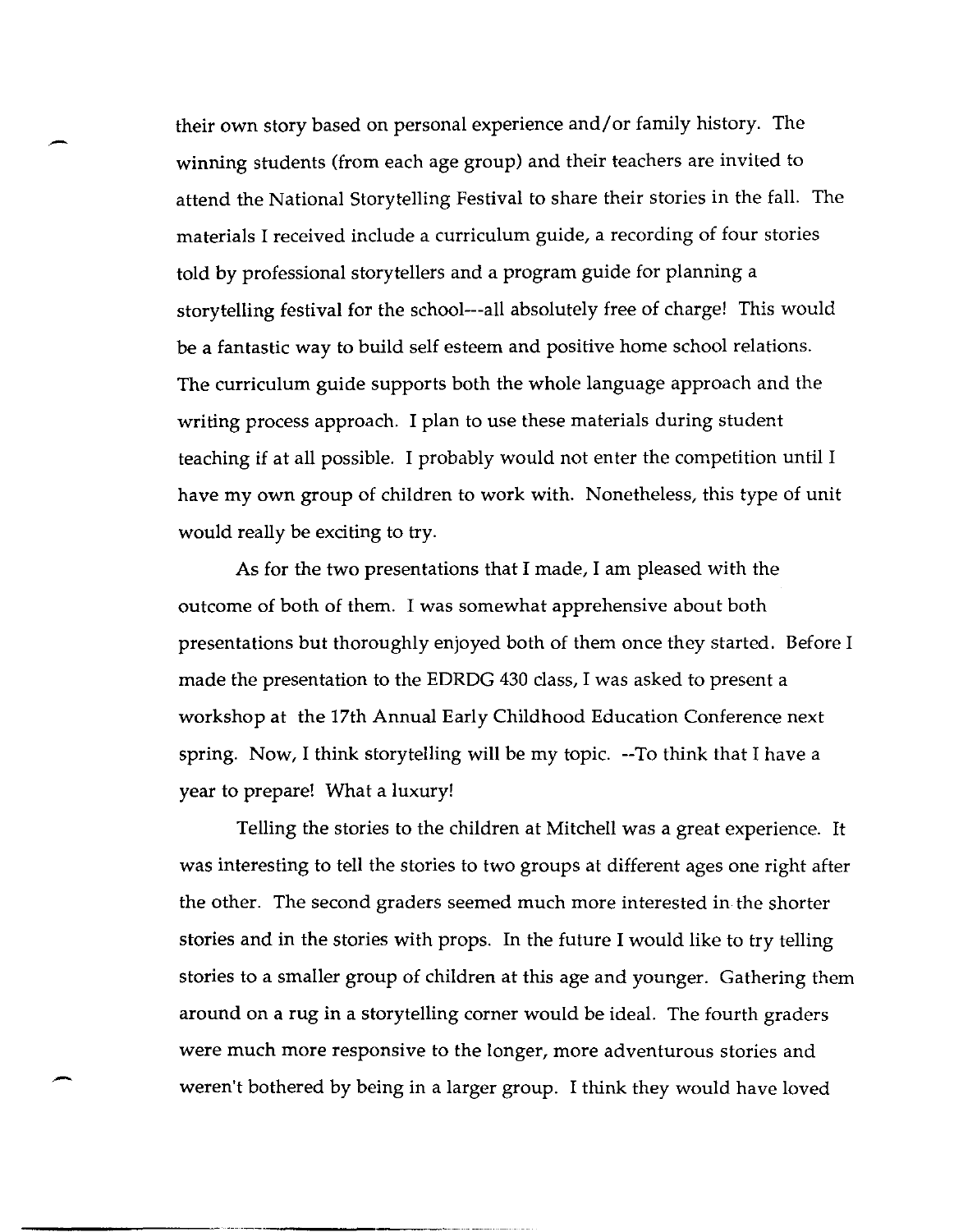the "Aschenputtel" (the German version of Cinderella) had there been time to share that story with them.

Fairy tales are really difficult to learn, as I discovered when trying to learn "Aschenputtel". It is so hard to preserve the flavor of the language which makes the tales so special. Folktales, fables, and tales from experience are much better tales to start with. I haven't given up on "Aschenputtel". I will come back to it and try it again in the future. Storytelling is not an exercise in memorization and the only "right" way to tell a story is from the heart.

This experience has opened so many possibilities for me. As I worked on this project I found that the more I learned, the more I wanted to investigate further. The process made me think about more things than I could ever describe here. I do think I should start keeping a journal. Who knows? Maybe someday I will write a book. For now, I am happy with having the chance to scratch the surface of a topic that I will continue to study in the future.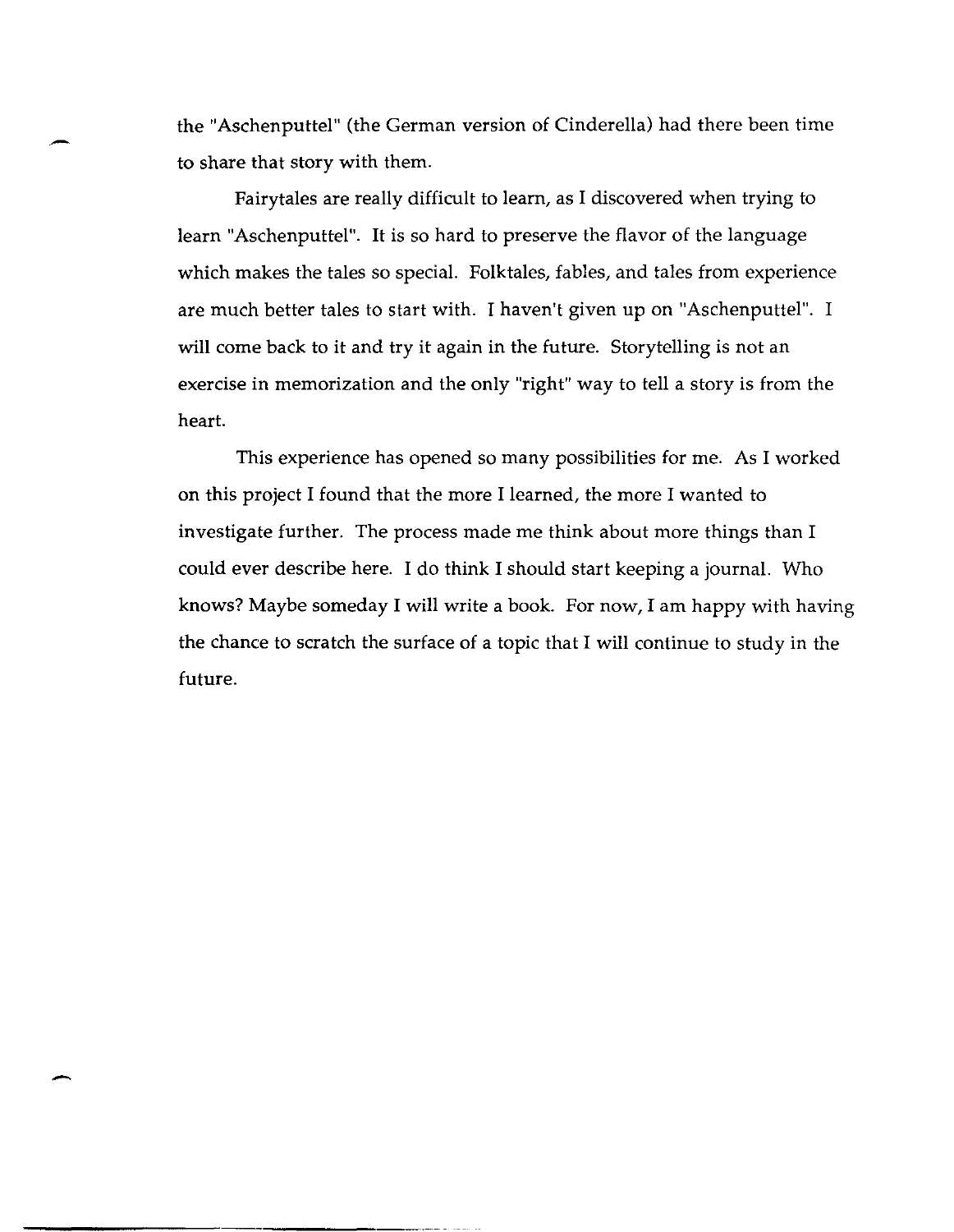**On Storytelling...** 

-

The following quotations are taken from The Way of the Storyteller by Ruth Sawyer.

"It is an art demanding the utmost of your capacity and mine for living and understanding; it asks for integrity, trust and vision.

There must inevitably be a highly individual approach to each story. Creative imagination reaches for new material in diversified ways. It grasps it, makes it over, each time differently. Herein lies the living quality of it, that it is never the same, never repetitive.

No one questions the vivid effect a story well told can have on the imagination of a child. Without purpose or effort young minds will be led out, stimulated, winged by the sharing of stories aloud, and to a far greater degree than when alone and to oneself. But I hold with Sir Walter Scott, who warned a hundred and fifty years ago against putting a child's mind into the stocks, making it rigid, inflexible, by submitting to it only prescribed material. The whole process of growing up is the process of reaching out avidly for the world, to gain experience, to learn, to evaluate."(p.33-36)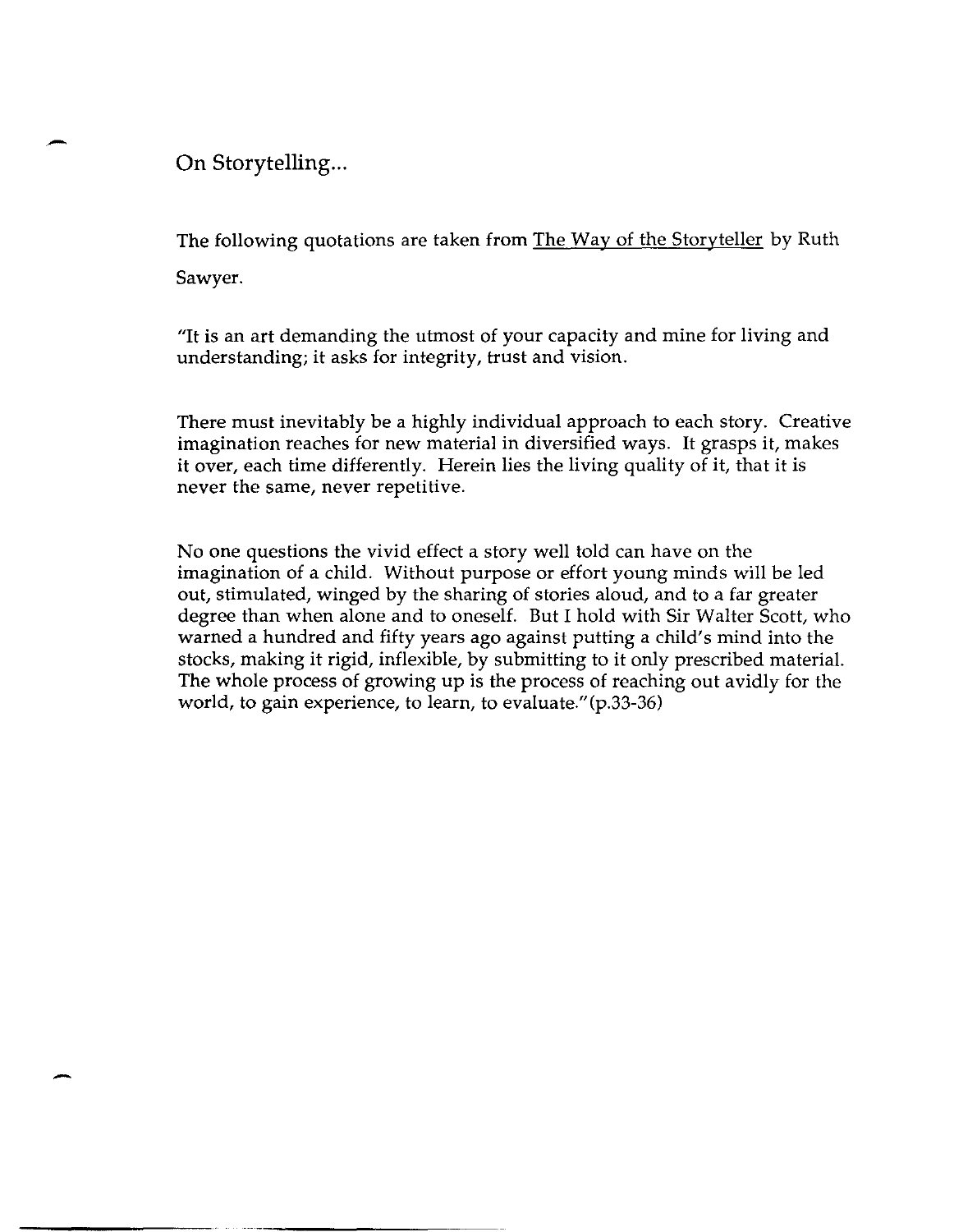**Appendix** 

"-------------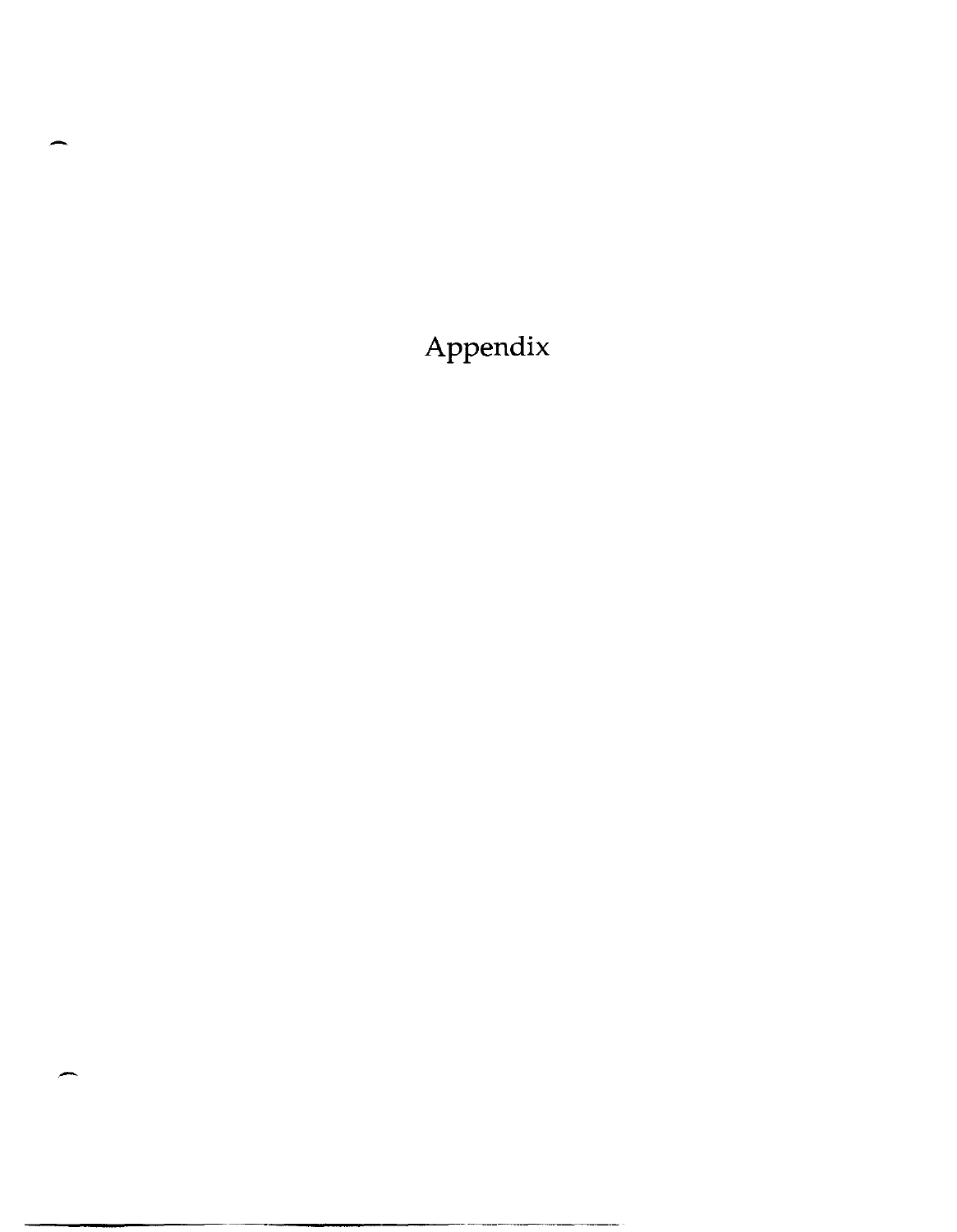# Important Points to Remember...

When Selecting Stories

-Consider the characteristics of your audience.

- -Will the story appeal to a range of listeners?
- -Read the story aloud several times. Are you comfortable with it? Does it flow?
- -Does the tone and style of the story fit with your personality?
- -Choose a story that you really like.

When Preparing Stories

-Read it several times until you are very familiar with it.

- -Think about the characters, action, imagery etc ... Analyze the story for aspects that you want to convey to your audience.
- -Read and re-read the story. Try to visualize the sequence of events in the story one at a time.
- -Make cue cards.
- -Do not memorize the story word for word. Only memorize key lines or expressions.

-Rehearse the story. Some people prefer using tape recorders or mirrors. Do what works best for you. Practice the story on a friend.

## When Telling Stories

-Maintain eye contact.

- -Be aware of your voice (rate and volume especially).
- -U se voice to draw your audience in.
- -Introduction and conclusion are very important--slow down.
- -Use gestures naturally.

Anne Pellowski suggests three basic rules in The Family Storytelling Handbook:

- "I. Be natural.
- 2. Don't exaggerate unless the natural purpose of the story is silly or nonsensical entertainment.
- 3. Believe in the story that you are telling, either literally or symbolically or both. " (page, 52).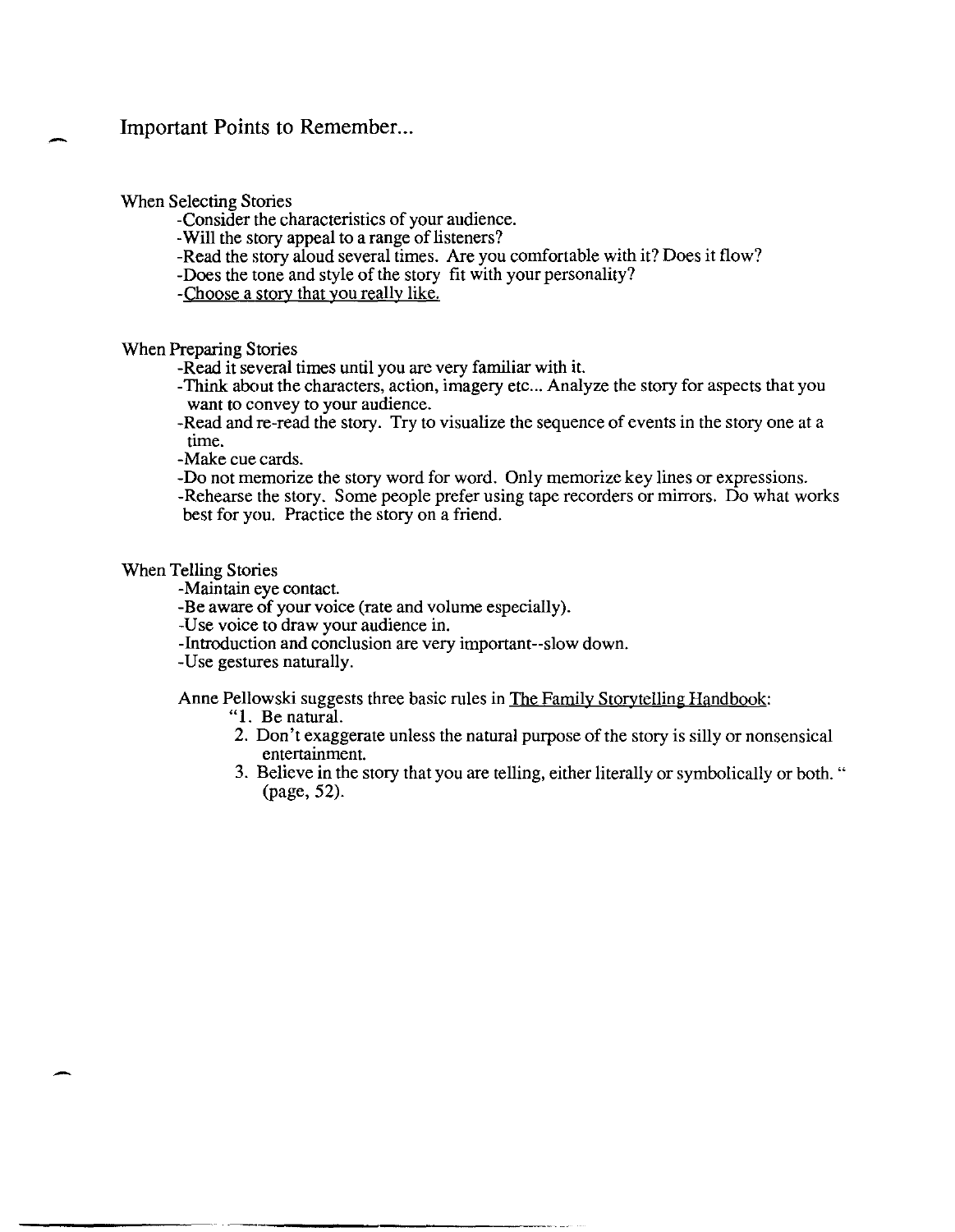- Baker, Augusta and Ellin Greene. Storytelling: Art and Technique. 2nd ed. New York: R.R. Bowker, 1987.
- Barton, Bob. Tell Me Another. Markham, Ontario: Pembroke, 1986.

Bauer, Caroline Feller. This Way to Books. New York: H.W. Wilson, Co., 1983.

Chase, Richard. Jack Tales. Boston: Houghton Mifflin, 1943.

Chambers, Dewey W. The Oral Tradition: Storytelling and Creative Drama. 2nd ed. Dubuque, Iowa: Wm. C. Brown, 1977.

Cole, Joanna, ed. Best Loved Folktales of the World. New York: Doubleday, 1982.

Hart, Marj. Fold-and-Cut Stories. Belmont, CA: David S. Lake, Pub., 1987.

MacDonald, Margaret Read. Twenty Tellable Tales. New York: H. W. Wilson, Co., 1986

Maguire, Jack. Creative Storytelling. New York: McGraw Hill, 1985.

Pellowski, Anne. The Family Storytelling Handbook. New York: Macmillan, 1987.

The Story Vine. New York: Macmillan, 1984.

- Raines, Shirley C. and Robert Canady. Story Stretchers: Activities to Expand Children's Favorite Books. Gryphon House, 1989.
- Ross, Ramon R. Storyteller. 2nd ed. Columbus, OH: Merrill, 1980.

Sawyer, Ruth. The Way of the Storyteller. New York: Viking Press, 1957.

- Schimmel, Nancy. Just Enough to Make a Story: A Sourcebook for Storytelling. 2nd ed. Palo Alto, CA: Up Press. 1982.
- Smith, Jimmy Neil, ed. Homespun: Tales From America's Favorite Storytellers. New York: Crown, 1988.
- Stangl, Jean. Is Your Storytale Dragging? Belmont, CA: David S. Lake, 1988.

Thompson, Richard. Draw-and-Tell. Toronto, Ontario: Annick Press, 1988.

Yolen, Jane. Touch Magic. New York: Philomel Books, 1981.

Ziskind, Sylvia. Telling Stories to Children. New York: H.W. Wilson, 1976.

National Association for the Preservation and Perpetration of Storytelling. (NAPPS) P.O. Box 309 Jonesboro, TN 37659

<sup>.</sup> Handbook for Storytellers. Chicago: American Library Association, 1977.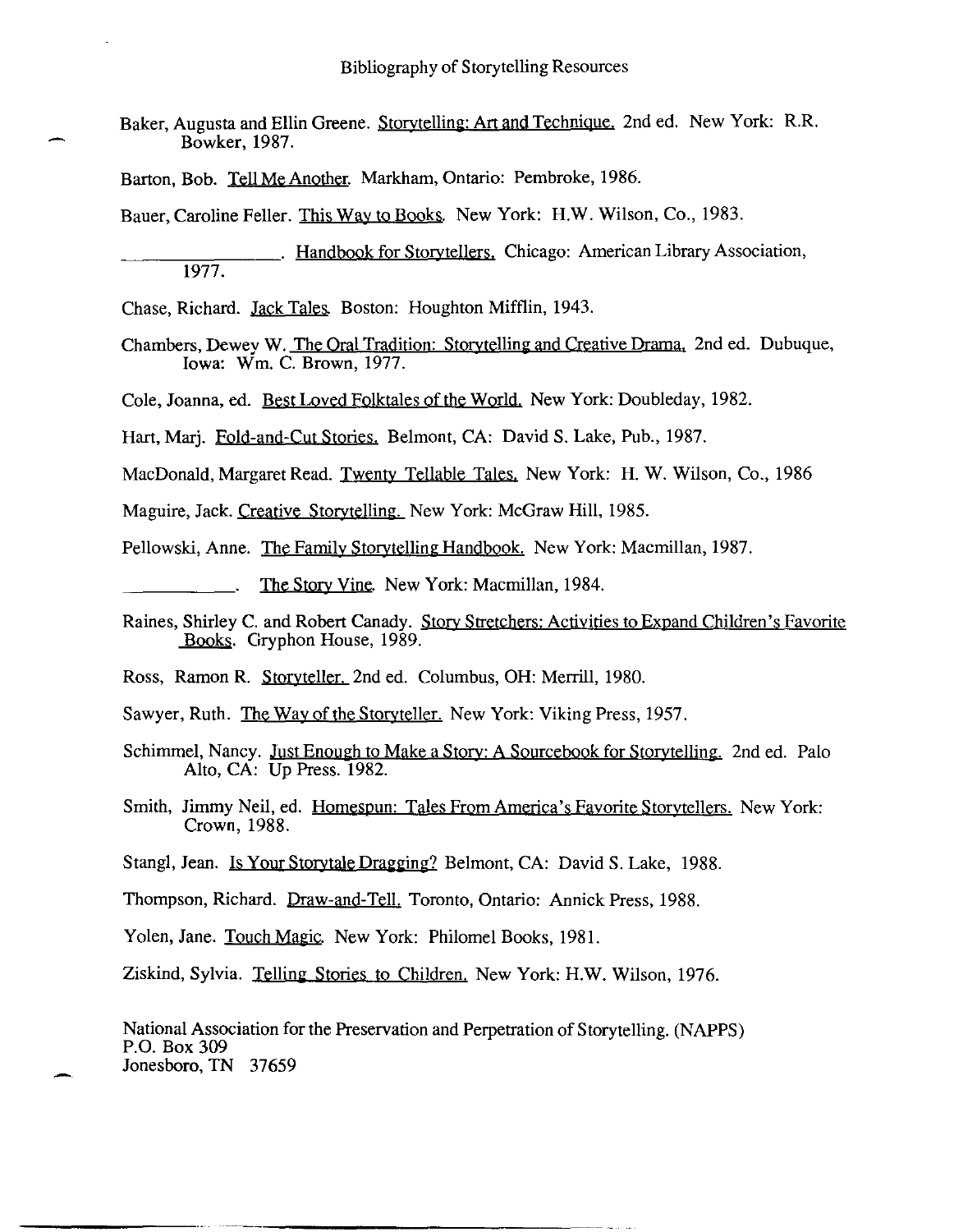Story: "Nothing But Trouble" Source: The Story Vine, by Anne Pellowski Prop: set of six "trouble dolls" from Guatemala Telling Time: 4-6 minutes

Theme: feelings and how to deal with them

## Literature:

Alexander and the Terrible, Horrible, No Good, Very Bad Dayby Judith Viorst Where the Wild Things Are by Maurice Sendack A Baby Sister For Frances by Russell Hoban

# Activities:

1) Children dramatize/role play own version of "Nothing But Trouble" inserting their own troubles or worries in place of the characters'. Select one person to be the curandera (healing woman--listener). Listener holds the box of dolls and puts it away when worries have been acted out and dolls placed inside. How does talking and listening help us deal with our worries?

2)Children can draw pictures of anger, fright and/or unhappiness. Discuss emotions and how to deal with them in small groups or as a class. Role play emotions and constructive outlets for emotions as a class.

3)Compare and contrast the feelings,problems and solutions of the main characters in related literature.

4)Make puppets of favorite characters for use in storytelling center. Puppets from Where the Wild Things Are would be especially interesting.

5)Brainstorm words that describe anger, fright, unhappiness or other negative feelings. Brainstorm words that describe happiness, security, comfort or other positive feelings. Write each word on a card. Put positive words in one box and negative words in another box. Children can use words from these boxes as they write stories of their own.

6)Ideas for writing: What makes you angry, frightened or unhappy? What makes you happy, secure, or comfortable? When you feel this way, what do you do ? Have you ever had a day like the one Alexander described?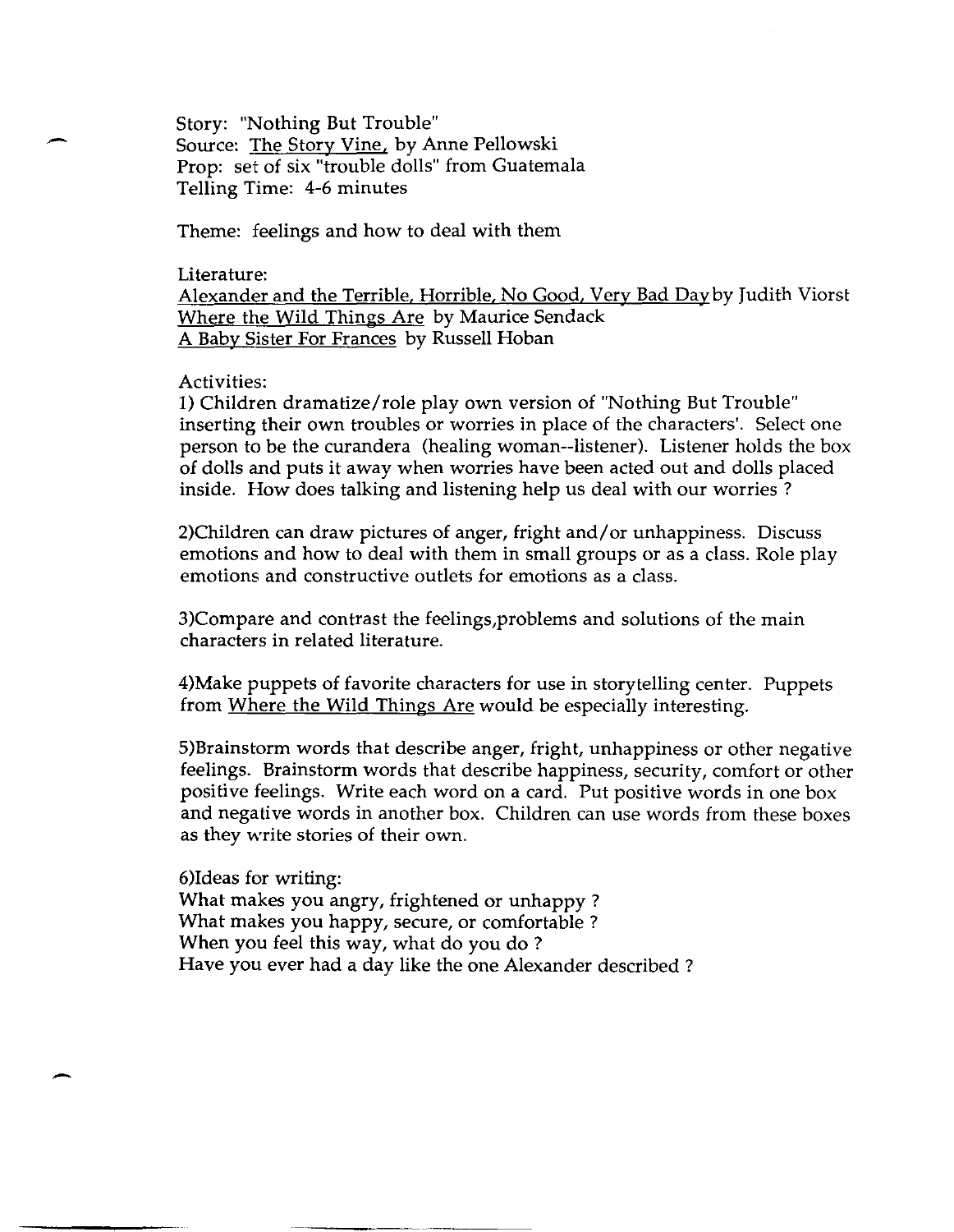Story: "The Rabbit Story" Source: The Family Storytelling Handbook by Anne Pellowski Prop: one large handkerchief Telling Time: 2 minutes

Theme: rabbits

Literature: The Runaway Bunny by Margaret Wise Brown The Tale of Peter Rabbit by Beatrix Potter

### Activities:

1) Have a class pet and build a unit around this experience. Children can share the responsibility for the care of the class rabbit. Name the rabbit. Children can write or dictate (LEA) stories about their experiences with and observations of the rabbit. Older (or more advanced) children can do research in the library to find out more about different types of rabbits, habitats, care etc... and then report back to the class.

2)Work with fantasy/reality by comparing the class pet to the rabbits in related literature.

#### 3)Ideas for writing:

Write a sequel to The Tale of Peter Rabbit or The Runaway Bunny. What happened when Peter woke up the next morning? What else could Little Bunny become?

Write a story about the handkerchief rabbit. Did the rabbit stay in your pocket or did he continue his adventure? Where did he decide to go? Why?

4)Leave handkerchiefs in storytelling center and encourage children to tell their own rabbit stories in pairs or small groups.

5)Listen to recordings of "Brer Rabbit Stories" told by Jackie Torrence (available on cassette through NAPPS). Guide children to visualize the sequence of the stories by asking questions similar to those listed for "Aschenputtel". Discuss what each children saw in their minds emphasizing that it is alright for each person to see something different.

Also discuss the difference in dialect/language used by the storyteller on tape. How does this help us imagine the story more clearly?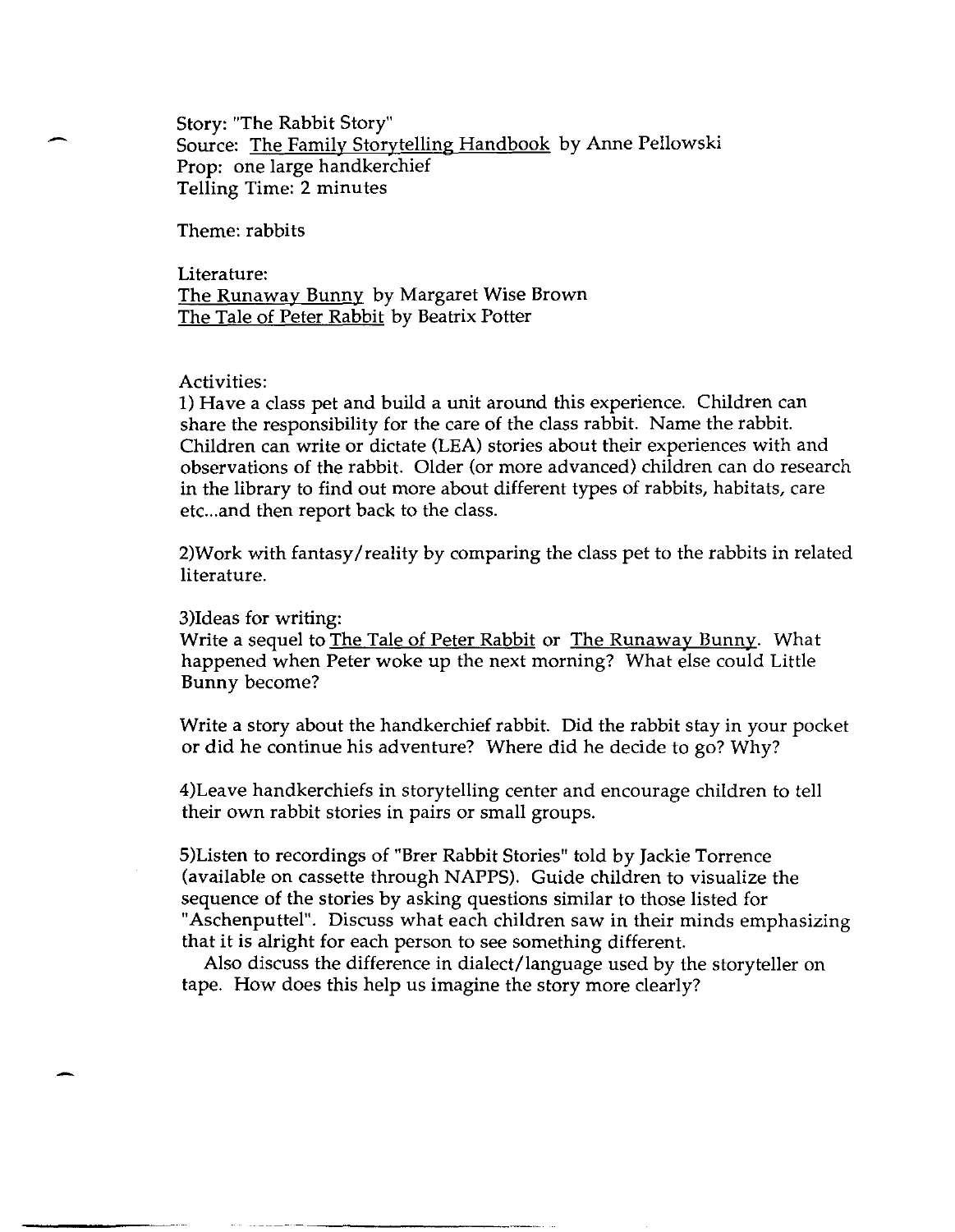- Story: "How the Chipmunk Got His Stripes" Source: Stories for the Campfire, edited by Hanson and Roemich Prop: ---- Telling Time: 7-8 minutes

> Theme: "How?" and "Why?" our magnificent made up explanations for everyday events --- fantasy vs. reality

Literature:

Why Mosquitoes Buzz in People's Ears by Verna Ardema "Why the Parrot Repeats Man's Words" "Why the Sun and the Moon Live in the Sky" "How Frog Lost His Tail" ---all three found in Best Loved Folktales of the World

Activities:

l)Children choose their own animal and write "pourquoi tales". Publish class booklet and make it available as a choice for sustained silent reading time.

2)Listen to recording of Why Mosquitoes Buzz in People's Ears and/or make recordings of the children retelling the story and acting out the animal noises.

3)Guide the children to visualize the exaggeration of the mischievous chipmunk as the story is retold.

4)Compare and contrast pourquoi tales to some other tall tales that aren't necessarily pourquoi tales -- Johnny Appleseed, Davy Crockett, and Paul Bunyan are characters which would be interesting to compare. Children could write and publish a class book of tall tales to be kept with the book of pourquoi tales for sustained silent reading time.